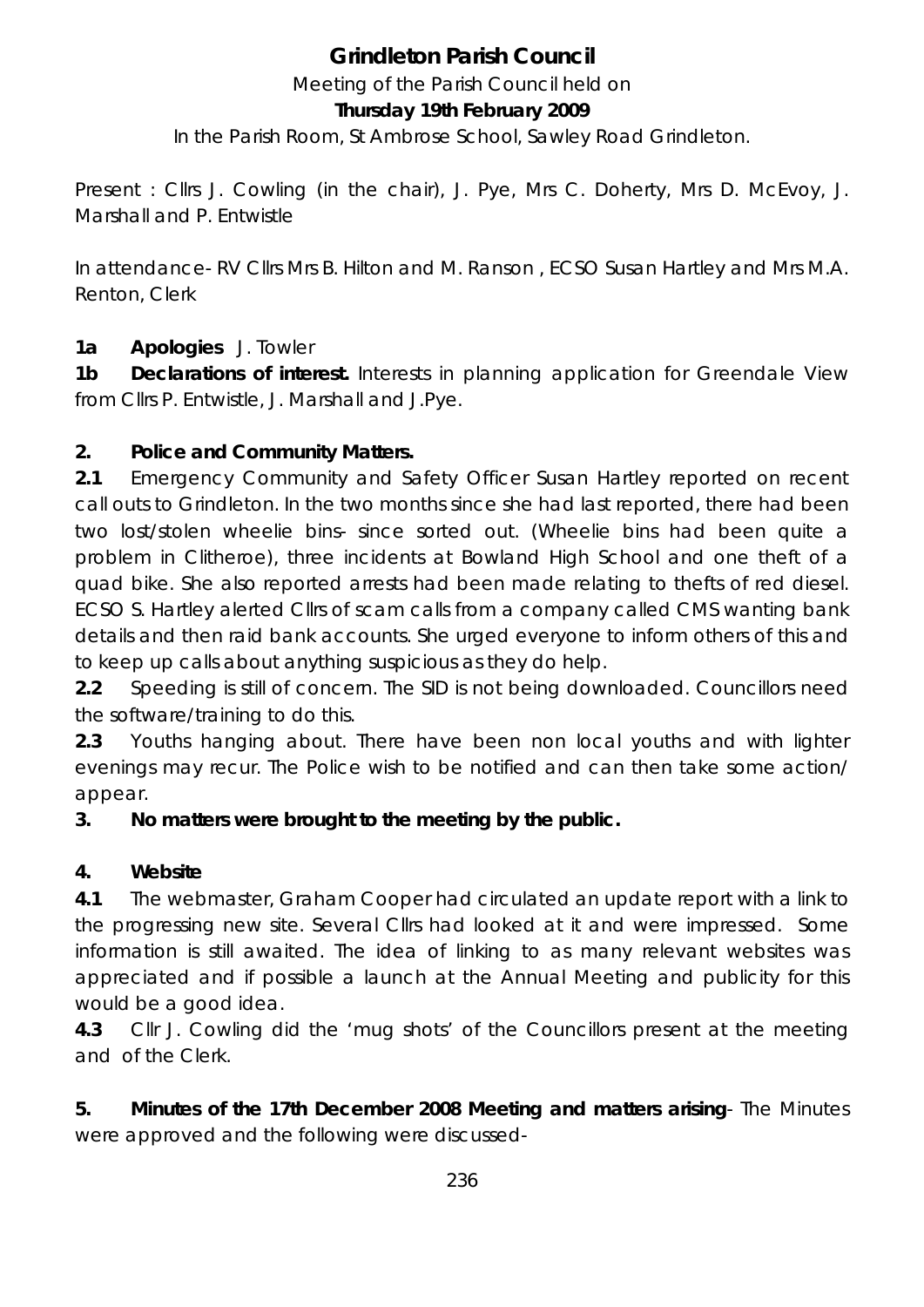**a) Cherry tree project.** Quotes have been sought for the stone table from Waddington Quarry who are now looking for a suitable piece. It is intended to inscibe 'Grindleton into the rim but the quarry are prepared to etch in an inscription onto the top – ideas of the beehive and 'Rest ye awhile' were suggested and others are welcome, as soon as possible. This is to be publicized on the website, Church magazine and local paper.

**b) Progress with footpath to Chatburn.** Nothing further to report.

**c) Ribble Way.** This is definitely closed until August 2009**.**LCC are most unlikely to invest t he sum needed to restore it Walkers continue to find their own routes and practically, it will need to be diverted. The Landowner would be happy with a route on the mound. The Clerk is to contact the LCC Ribble Way Officer on what LCC sees as their options/timescales.

**d) Grindleton Bridge Works.** RV Cllr M Ranson will seek the costs through Lancashire Local.

**e) Parking ideas within Grindleton.** Cllr P. Entwistle has checked with Athertons who act for owners of land near Back Lane for a possible temporary area. Letters have also been given to Over Lane residents with the RVBC and LCC replies, leaving it up to the residents to set up extra parking spaces on private land.

#### **6. Planning Matters since the last meeting**

**6.1 Current Planning Applications to be considered at the meeting-**Quite a spate had been received and need comments-

**6.1.1** 3/2009/0042 Two storey rear extension(resubmission) at **4 Greendale View Main St Grindleton.** No objections

**6.1.2** 3/2009/0043 Two storey rear extension at **2 Greendale View Main St Grindleton.**  No objections.

**6.1.3** 3/2009/0044 Two storey rear extension at **3 Greendale View Main St Grindleton.**  No ojections.

**6.1.4** 3/2009/0073 First floor and single storey extensions forming extended residential accommodation at **Grandown Back Lane Grindleton** No objections and looks more interesting than previously.

**6.1.5** 3/2009/0095 Addition of 'grab' handles to the outside of the door to ease disabled access at **Meeting House Green End Grindleton Road Sawley.** No objections

**6.1.6** 3/2009/0109 Substitution of house type (resubmission of 3/2008/0734) at **Wythenstocks Barn Back Lane Grindleton BB7 4RW** Looks smaller and no objections**.** 

### **6.2 Applications already commented on – for information only**

**6 2.1 Re 3/2008/1007 Change of use from storage to a flat at Greendale Mill Grindleton BB7 4QR**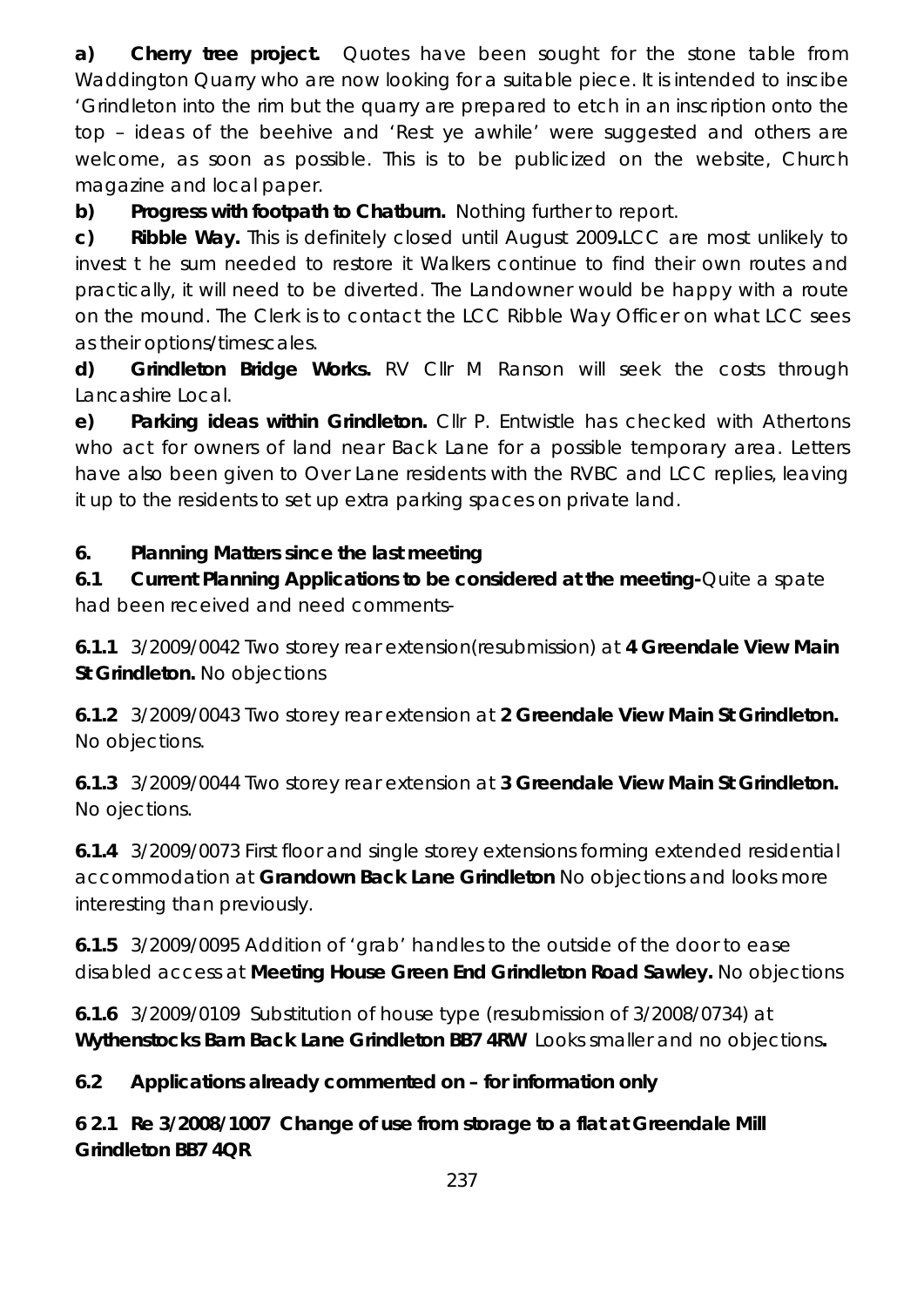The Parish Council had no objections**.** 

# **6.2.2 Re : 3/2009/0013 Single storey extension to side and rear of the property providing a store, w,c. and extended dining room at Rocking Castle Main St Grindleton Lancashire**

The Parish Council had no objections**.** 

**6.3 Planning Appeal** has been lodged for **Cobblers Cottage Slaidburn Road Grindleton BB7 4QT**. This applicant has appealed against the refusal of Planning Permission for a proposed link extension between existing dwelling and existing garage If there are any further comments, they have to be made by 27th Feb to The Planning Inspectorate at Room 3/12A Temple Quay House 2 The Square Temple Quay Bristol BS1 6PN quoting the appeal reference APP/T2350/A/09/2094127/WF.

# **7. Financial Matters**

Prior to the payments below, the total balances stood at £6276.17.

| ind roller in group and the more approved |                               |                                       |               |  |  |  |  |
|-------------------------------------------|-------------------------------|---------------------------------------|---------------|--|--|--|--|
| £                                         | Who to                        | What for                              | Legal Power   |  |  |  |  |
| £183.35                                   | Clerks Honorarium for         | Total payment = $£207.61$             | S112 LGA 1972 |  |  |  |  |
|                                           | Feb/Mar                       |                                       |               |  |  |  |  |
| £24.26                                    | Clerks expenses               |                                       |               |  |  |  |  |
| £t.b.a                                    | <b>Whalley Parish Council</b> | Rest of year still to be billed       | S101 LGA 1972 |  |  |  |  |
| £34.77                                    | Mr G.J.Cooper                 | Reimburse for web site hosting        | S101 LGA 1972 |  |  |  |  |
| £5.22                                     |                               | until Jan 2010                        |               |  |  |  |  |
|                                           |                               | VAT totalling £39.99                  |               |  |  |  |  |
| £14.04                                    | Reimburse Mrs                 | <b>United Utilities for Allotment</b> |               |  |  |  |  |
|                                           | M.A.Renton                    | water. This regularly occurs          |               |  |  |  |  |
|                                           |                               | between meetings with legal           |               |  |  |  |  |
|                                           |                               | proceedings threatened!*              |               |  |  |  |  |
| £ tba                                     | 1/2 of £49 plus travel        | Share of cost with Pendleton -        |               |  |  |  |  |
|                                           |                               | subject to approval for Clerk to      |               |  |  |  |  |
|                                           |                               | attend 1 day conference at            |               |  |  |  |  |
|                                           |                               | Stockport Cheshire on.                |               |  |  |  |  |
|                                           |                               | Councillors also invited. The         |               |  |  |  |  |
|                                           |                               | Clerk may possibly go to a            |               |  |  |  |  |
|                                           |                               | different venue later in the year     |               |  |  |  |  |
|                                           |                               | so approval in principle granted      |               |  |  |  |  |
| Max                                       | (See item 10.7 below)         | Rubber gloves for W.I. litter pick    | S101 LGA 1972 |  |  |  |  |
| £20.00                                    |                               |                                       |               |  |  |  |  |
|                                           | (See item 12.6 below).        | Possible recycled plastic bench       |               |  |  |  |  |
|                                           |                               | to replace the one near bus           |               |  |  |  |  |
|                                           |                               | turn round                            |               |  |  |  |  |
| 264.42                                    | <b>Total Known</b>            |                                       |               |  |  |  |  |

|  |  | 7.a- The following payments were approved- |
|--|--|--------------------------------------------|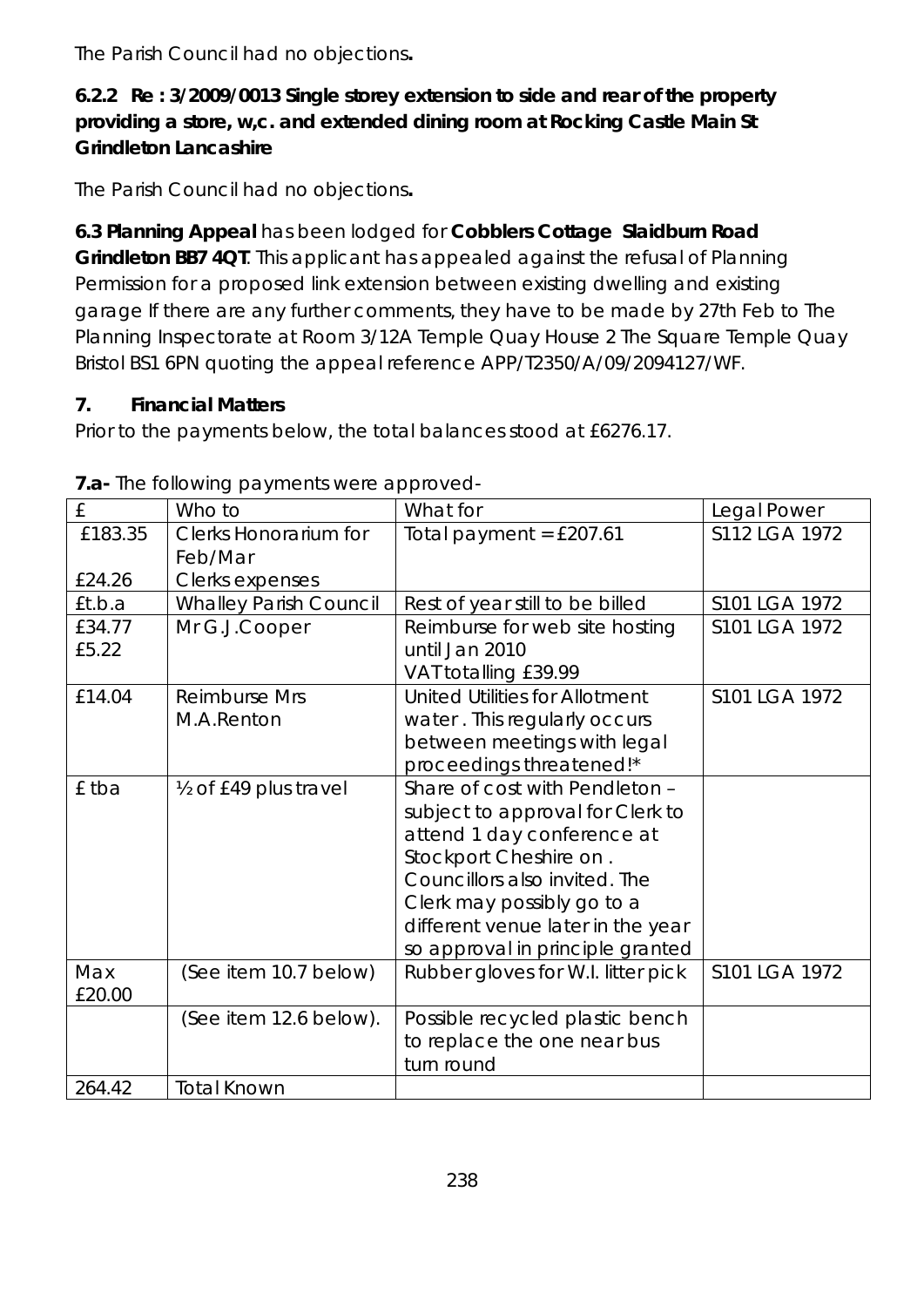**7 b)** It was agreed small bills such as the water for the allotments which come in between meetings and for which a cheque cannot easily be obtained (and ratified at the next meeting) should be paid by the Clerk and be reimbursed.

## **8. Reports from outside bodies**

**a) Recreation Ground** The wine tasting had been a success both socially and financially. Their next event, looking for hosts, is the 'Galloping Gourmet' on 16th May.

**b) Lane End Educational Charity and Grindleton Consolidated Charities**- These are to widen their objectives and amalgamate. One Charity is seeking planning consent to convert a barn to housing but some highway problems.

**c) Lengthsman** Cllr J. Cowling is to quantify value of grass cutting of playing field so that this can be applied for as a concurrent function from RVBC. The lengthsman has reopened a footpath where stile had been covered with barbed wire. The bulbs planted. are emerging

**d) Clitheroe Hospital Proposals.** RV Cllr B. Hilton and the Clerk had both attended the public consultation sessions. These concerned the proposed new facilities and not the fate of the existing building (for which housing use is proposed for the land). The hospital is set to attract more patients but the parking is limited and public transport provision will not be entering the site. RV Cllr B. Hilton was concerned that the funding may not be available with the 'credit crunch.'

**e) Parish Liaison Committee.** RV Cllr M. Ranson explained that future meetings are to include some training for Parish Councillors at these meetings. The next is due on 26<sup>th</sup> March . RV Cllr B. Hilton had also supplied the Clerk with a form for individuals to register for Community Transport which the registered person can then telephone for. This needs to be publicized/ mentioned to anyone likely to benefit. Another item for the website.

### **10. Correspondence requiring action**

**10.1** It was noted Bowland High School had been discussing the way forward for a speed restriction on the road outside school and extension of the no waiting road markings with Lancashire County Council.

**10.2** Consultation document on 'Communities in Control from Dept of Communities and Local Government. No comments

**10.3** RVBC Draft economic strategy for comments by 16th February. Noted

**10.4** RVBC Annual Report- Noted and Cllr J. Cowling took away to read.

**10.5** CAB leaflet had been received and put up on noticeboard and on website. A useful service.

**10.6** Letter received and circulated to Councillors prior to the meeting about prominent dustbins at Bowland High School and huge road markings. The school is both a major asset and at times a liability to the village with its traffic but the school is